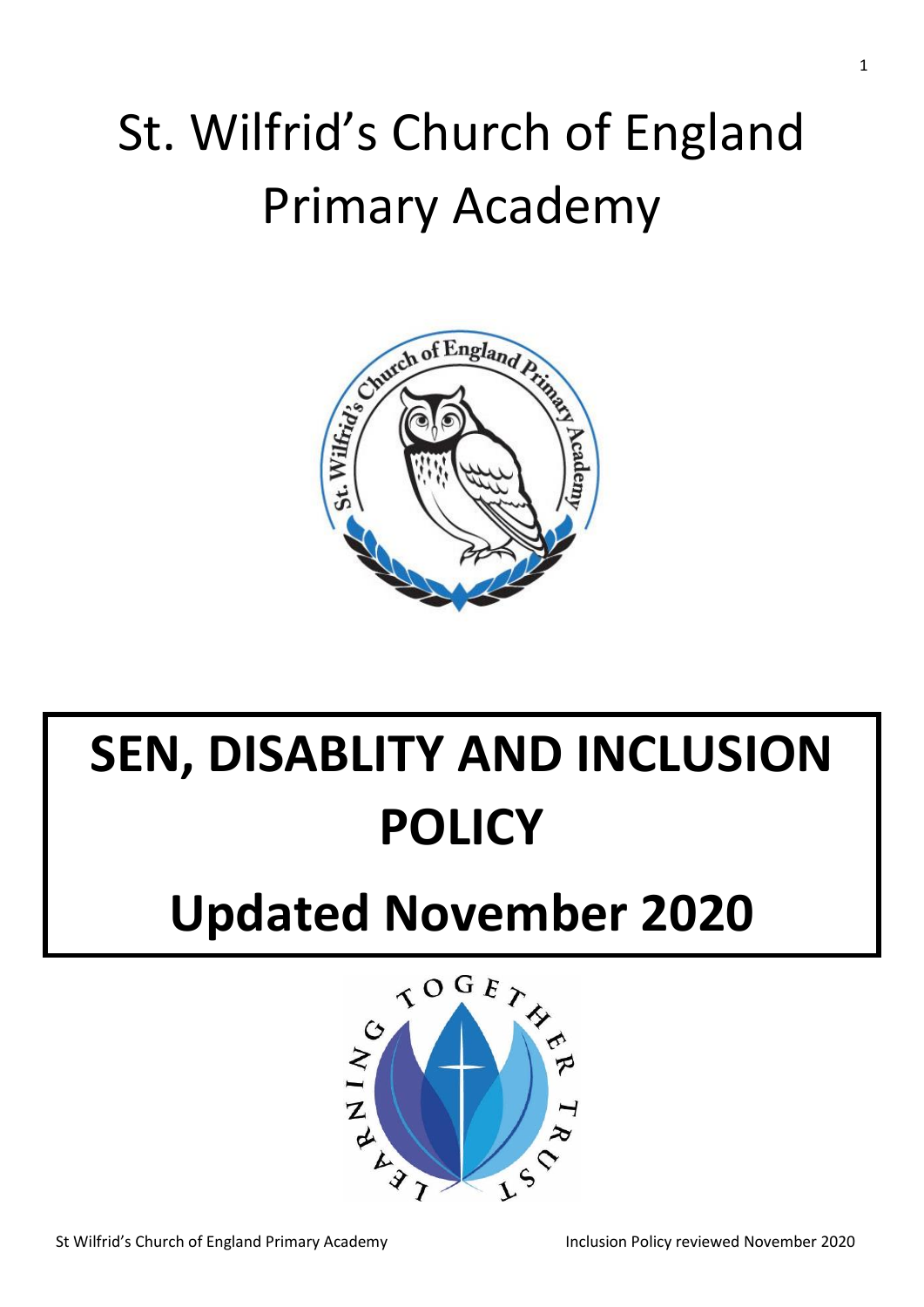The staff and governors of St Wilfrid's Church of England Primary Academy are committed to providing all our children with the opportunity and support to develop their full potential through a rich, broad and balanced education, and through experiencing the love and security of belonging to a caring Christian community. We aim to enable all pupils with special education needs and disabilities to be fully involved in the life of the school, and to reach their full potential, taking an active role in school life, feeling secure, and happy whilst experiencing success in a stimulating, caring and Christian learning environment where we achieve, believe and care.

#### **Name and contact details of SENCO:**

Mrs K. Newman

Tel: 01257 423992

#### Email: [enquiries@admin.saintwilfrids.wigan.sch.uk](mailto:enquiries@admin.saintwilfrids.wigan.sch.uk)

This policy complies with the statutory requirements of the SEND Code of Practice 2014 (0-25) September 2014 3.65 and has been written with reference to the following guidance documents:

- SEND Code of Practice (0-25) 2014
- Equality Act 2010; advice for schools DfE Feb 2013
- The Special Educational Needs and Disability regulations 2014
- Children and Families Act 2014

The information outlines the support and provision they can expect to receive whilst attending this school.

The policy was written in consultation with Mr Colothan the Headteacher, the school Governor with responsibility for SEN Rev'd Cath Gabriel, and Chair of Governors Rector Andrew Halliday.

All members of staff in school at St. Wilfrid's have a responsibility for maximising the achievement and opportunity of all learners including those with SEND. Every teacher is a teacher of every child, including those children with Special Educational Needs. Staff are aware of their responsibilities towards all learners and a positive and sensitive attitude is shown towards all pupils at all times.

#### **AIMS**

The aims of our inclusion policy and practice at St Wilfrid's Primary Academy are:

- To provide curriculum access for all
- To secure outstanding levels of progress for all
- To secure high levels of achievement for all
- To meet individual needs through a wide range of provision
- To attain high levels of satisfaction and participation from pupils, parents and carers
- To involve parents at an early stage with their child's education
- To work with the special educational professionals in partnership with parents and children to take into account the views of individuals and the views of the child in respect of a child's particular needs
- To map provision carefully for all vulnerable learners to ensure that staffing deployment, resource allocation and choice of intervention is leading to good learning outcomes
- To ensure a high level of staff expertise to meet pupil need, through well -targeted continuing professional development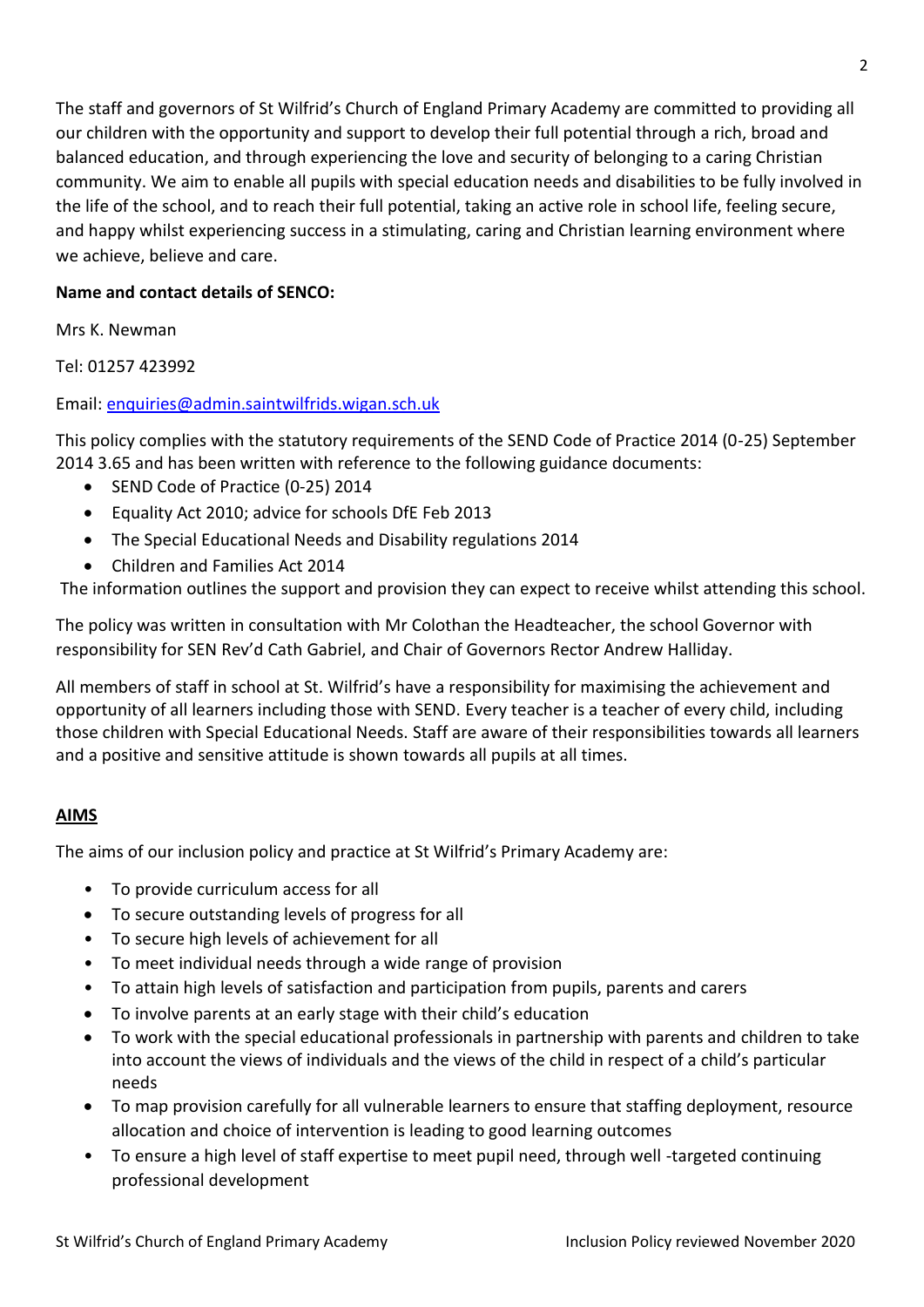• To work in cooperative and productive partnership with the Local Authority and other outside agencies, to ensure there is a multi-professional approach to meeting the needs of all vulnerable learners

#### **OBJECTIVES**

- To admit all pupils to the school on the basis of the school's published admissions procedures and welcome all pupils, including those with SEN
- To identify and provide for pupils who have special educational needs and additional needs
- To work within the guidance provided in the SEND Code of Practice 2014
- To operate a 'whole pupil, whole school' approach to the management and provision of support for special educational needs

• To provide a clear SEN Inclusion Policy which the Special Educational Needs Co-ordinators (SENCOs) will work within

• To provide support and advice for all staff working with special educational needs and/or disability pupils

#### **SECTION 1: IDENTIFYING SPECIAL EDUCATIONAL NEEDS**

#### **Definition of SEND**

A child or young person has SEND if they have a learning difficulty or disability which calls for special educational provision to be made for him or her.

A child of compulsory school age or a young person has a learning difficulty or disability if he or she:

- has a significantly greater difficulty in learning than the majority of others of the same age, or
- has a disability which prevents or hinders him or her from making use of facilities of a kind generally provided for others of the same age in mainstream schools

For children aged two or more, special educational provision is educational or training provision that is additional to or different from that made generally for other children or young people of the same age by mainstream schools, maintained nursery schools, mainstream post-16 institutions or by relevant early years providers.

Disability is defined as "a physical or mental impairment which has a long-term and substantial adverse effect on their ability to carry out normal day-to-day activities''. 'Long-term' is defined as 'a year or more' and 'substantial' is defined as 'more than minor or trivial'.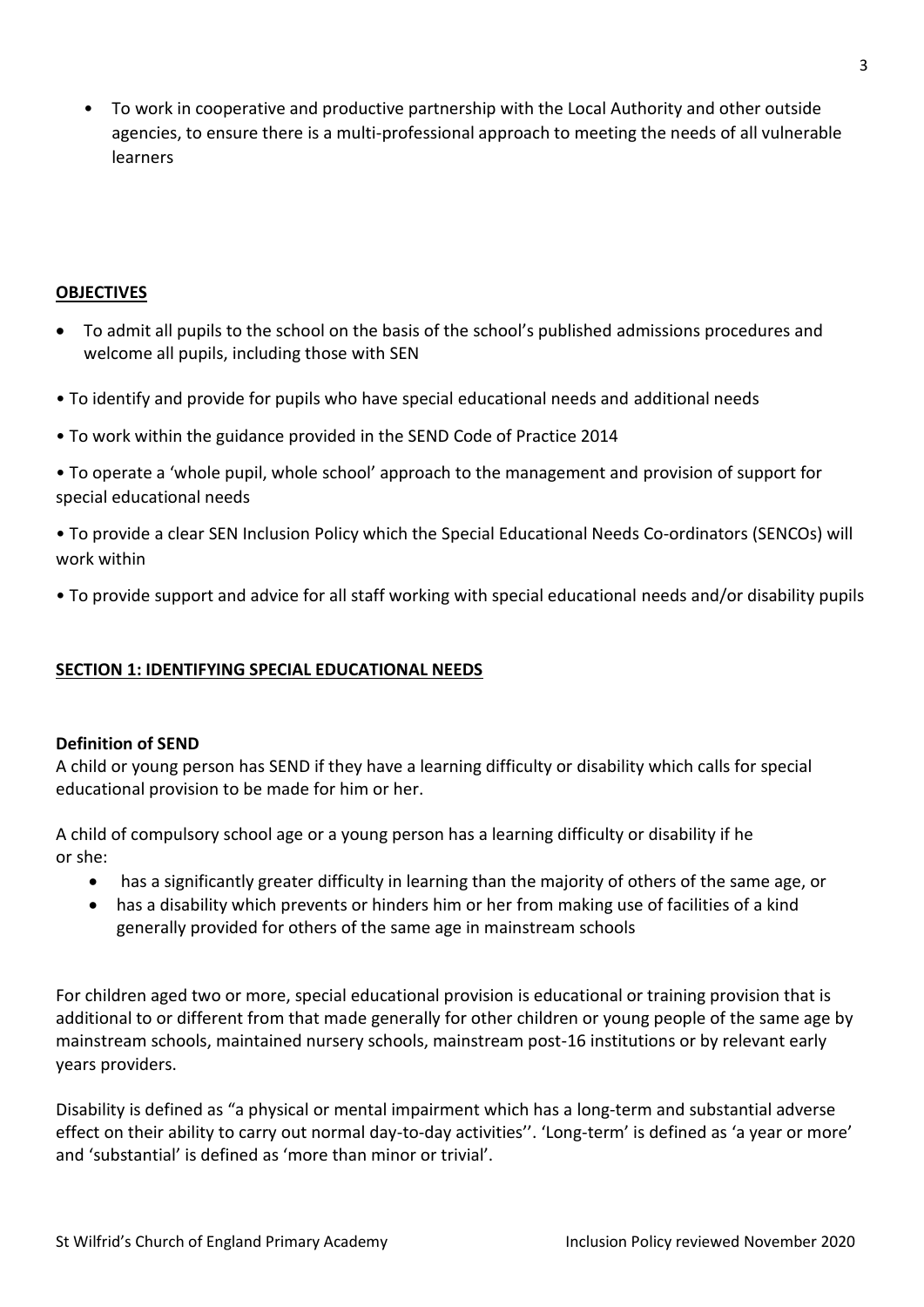The Special Educational Needs (SEND) Code of Practice: for 0 to 25 years identifies four broad areas of Special Educational Needs;

- 1. **Communication and Interaction**
- **2. Cognition and Learning**
- **3. Social, emotion and mental health difficulties**
- **4. Sensory and/or physical needs**

The SEND Code of Practice 2014 suggests that pupils are only identified as having SEN if they do not make adequate progress once they have had all the intervention or adjustments and good quality personalised teaching.

Section 19 of the Children and Families Act 2014 makes clear that local authorities, in carrying out their functions under the Act in relation to disabled children and young people and those with special educational needs (SEN), **must** have regard to:

- the views, wishes and feelings of the child or young person, and the child's parents
- the importance of the child or young person, and the child's parents, participating as fully as possible in decisions, and being provided with the information and support necessary to enable participation in those decisions
- the need to support the child or young person, and the child's parents, in order to facilitate the development of the child or young person and to help them achieve the best possible educational and other outcomes, preparing them effectively for adulthood.

At St Wilfrid's Primary Academy, we identify the needs of pupils by considering the needs of the whole child. If a child is underachieving they will not necessarily have a special educational need. It is our responsibility to identify this quickly and to ensure that appropriate interventions are put in place to help these pupils to make the progress of which they are capable through liaison with the class teacher.

Early identification of SEND is important to ensure that pupils attain the best possible outcomes. Class teachers and subject leaders, supported by the senior leadership team, make regular assessment of the progress and attainment of all pupils. These seek to identify pupils making less than expected progress for their age and circumstances. This can be characterised by progress which:

- is significantly slower than that of their peers starting from the same baseline
- fails to match or better the child's previous rate of progress
- fails to close the attainment gap between the child and their peers
- widens the attainment gap

Where pupils continue to make inadequate progress, despite high quality teaching targeted at their areas of weakness, the class teacher, working with the SENDCO, will assess whether the child has a significant learning difficulty. Where this is the case, then there should be agreement between the teacher, SENDCO and parents, about the SEND support that is required to support the child.

We recognise that there are factors which may impact on progress and attainment other than SEND, these may include issues in relation to:

• Attendance and punctuality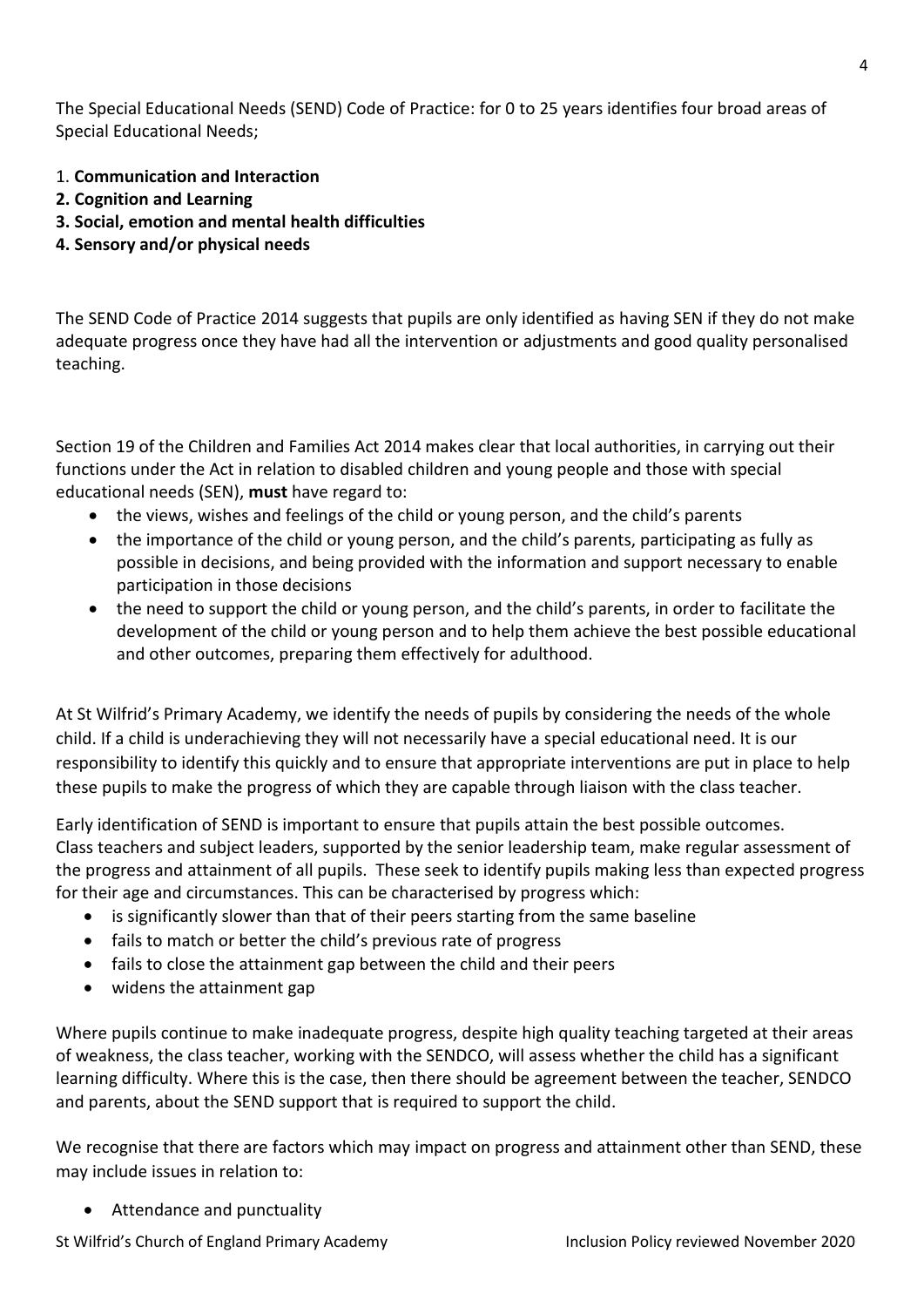- Health and Welfare
- English as an Additional Language
- Being in receipt of Pupil Premium Grant
- Being a Looked After Child
- Being a child of active Serviceman/woman
- Being a member of a Travelling community

#### **SECTION 2: A GRADUATED APPROACH TO SEN SUPPORT**

All children and young people at St Wilfrid's Primary Academy have an entitlement to high quality, personalised teaching. This is teaching that is carefully planned to meet the individual needs of the child and takes prior learning into account. Lessons have a clear structure and include objectives that are shared and revisited during the lesson. Teachers use lively, dynamic, interactive teaching methods that ensure high quality teaching and learning taking different learning styles into account. All teachers are responsible and accountable for the progress and development of the pupils in their class, including where pupils access support from teaching assistants or specialist staff.

#### **Inclusive Quality First Teaching**

High quality first teaching that is differentiated and personalised will meet the needs of the majority of children and young people.

Quality first teaching should focus on making learning purposeful and enjoyable. It should ensure high achievement for all through explicit high expectations and high aspirations.

Quality first teaching is evident when:

• The learning needs of all children and young people are considered; ensuring support and challenge for learners

• Lesson planning, involving everyone working with the children and young people, takes account of prior learning based on assessment. This enables learning objectives to be specific, focused and differentiated appropriately with clear success criteria

- The classroom is well organised and resourced to enable children to function as independent learners
- A planned range of teaching skills, strategies and approaches are deployed to engage all learners
- Teaching considers the use of language ensuring it is matched to the needs and circumstances of the learner
- Adults model good practice
- Teachers provide clear explanations of teaching points and use appropriate questioning to develop understanding and to set challenges
- Motivated learners are fully engaged in learning, having opportunities to work both independently and collaboratively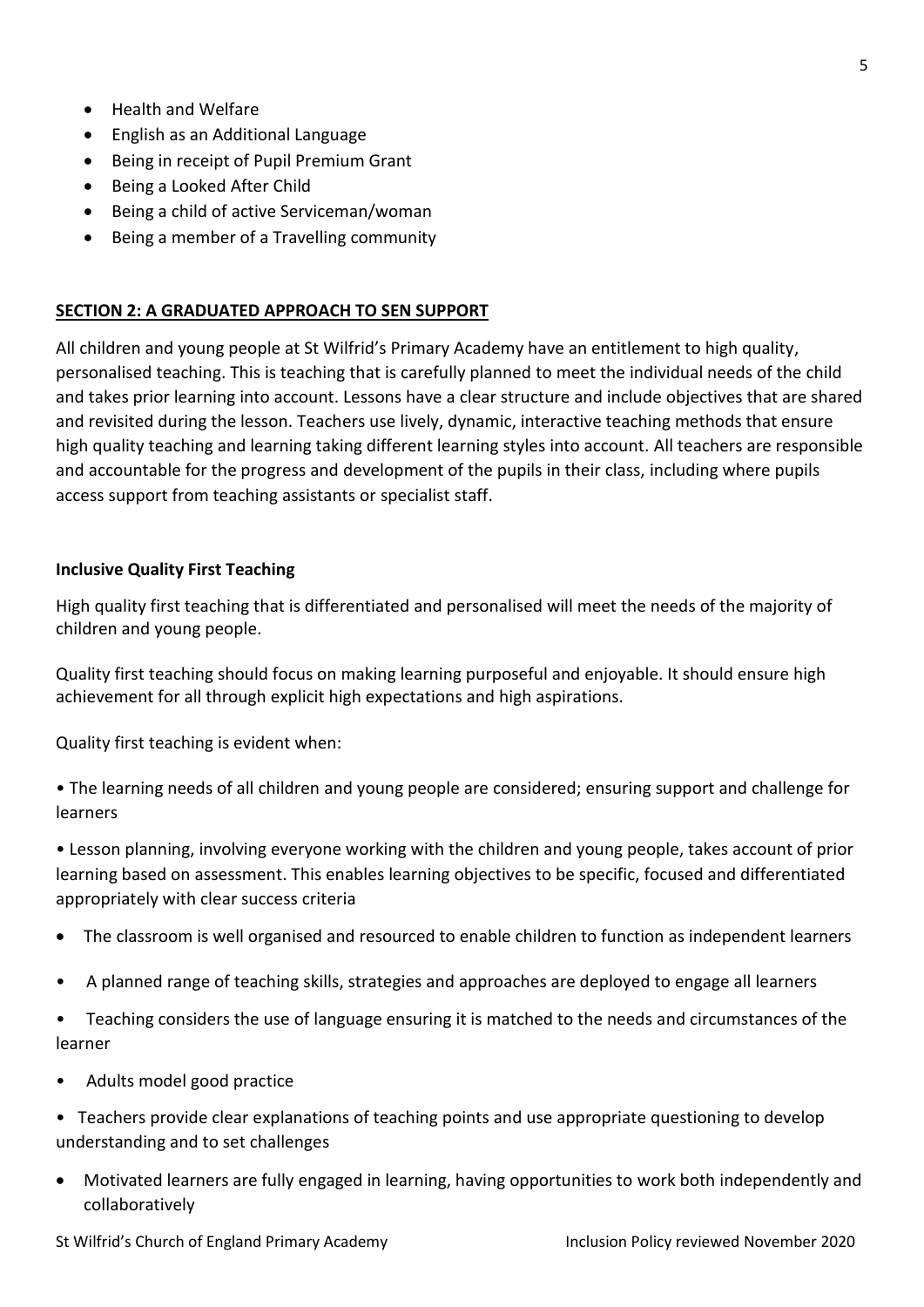- There is focused praise and effective feedback (i e: positive praise and reward, modelling, instructing, scaffolding, explanation, questioning and recording and marking, which needs to be timely and specific)
- Everyone involved in teaching is deployed appropriately and knows how to support learning

The National Curriculum Inclusion Statement states that teachers should set high expectations for every pupil, whatever their prior attainment. Teachers will use appropriate assessment to set targets which are deliberately ambitious.

To enable all pupils to achieve their learning outcomes St Wilfrid's Primary Academy uses a graduated approach to support children's needs.

#### **The Graduated Approach**

- Stage 1: No additional support
- Stage 2: Low level of additional support
- Stage 3: High level of additional support
- Stage 4: Exceptional Support

To enable children and young people to achieve their learning outcomes, St Wilfrid's Primary Academy use a graduated approach to support.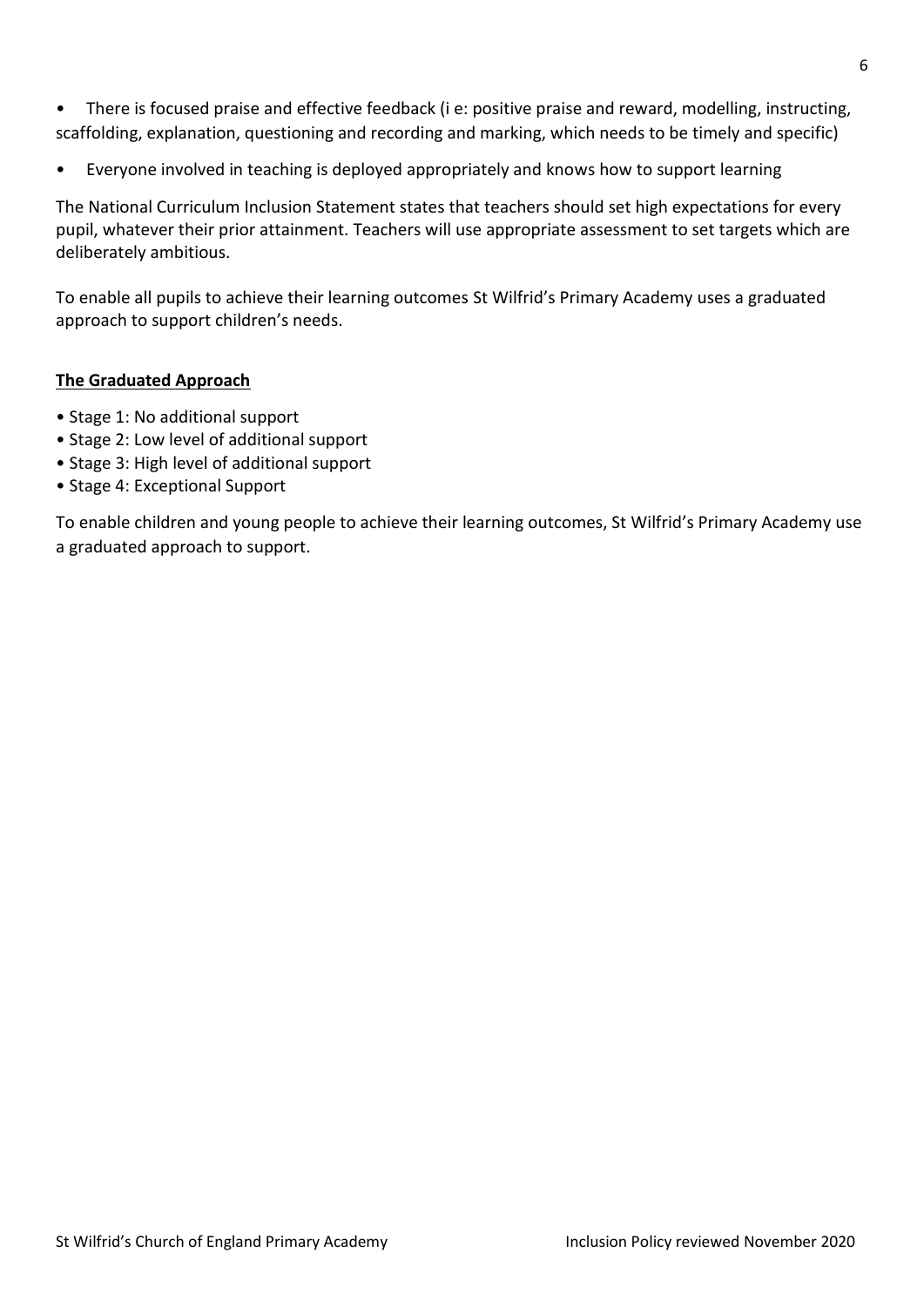Stage 1- No additional support - Where children/young people achieve the learning outcomes, appropriate to their age and ability, through Inclusive Quality First Teaching. Children who are achieving the learning outcomes appropriate for their age despite a disability or additional need but teachers need to be aware of this need will be known as Stage 1<sup>\*</sup>.

Stage 2 - Low level of additional support -

Children/young people are beginning to show some signs of emerging needs.

These children are not making adequate progress, despite having access to a differentiated curriculum. They may have additional needs, but are not identified as having special educational needs.

#### **SEN REGISTERED CHILDREN** (SEN SUPPORT)

Stage 3 - SEN - High level of additional support - These children are not making adequate progress, despite having access to differentiated curriculum and intervention. The school will seek the advice and assessment of other agencies.

> Stage 4 -**Exceptional Support EHC Plan**

• **Stage 1 - No additional support** – Where children/young people achieve the learning outcomes, appropriate to their age and ability, through Inclusive Quality First Teaching.

• St Wilfrid's Primary Academy recognises that there are a number of children who are achieving the learning outcomes appropriate for their age despite a disability or additional need. However, it is important that teachers and support staff are aware of this need in order to provide the appropriate support. These children are known as **Stage One.**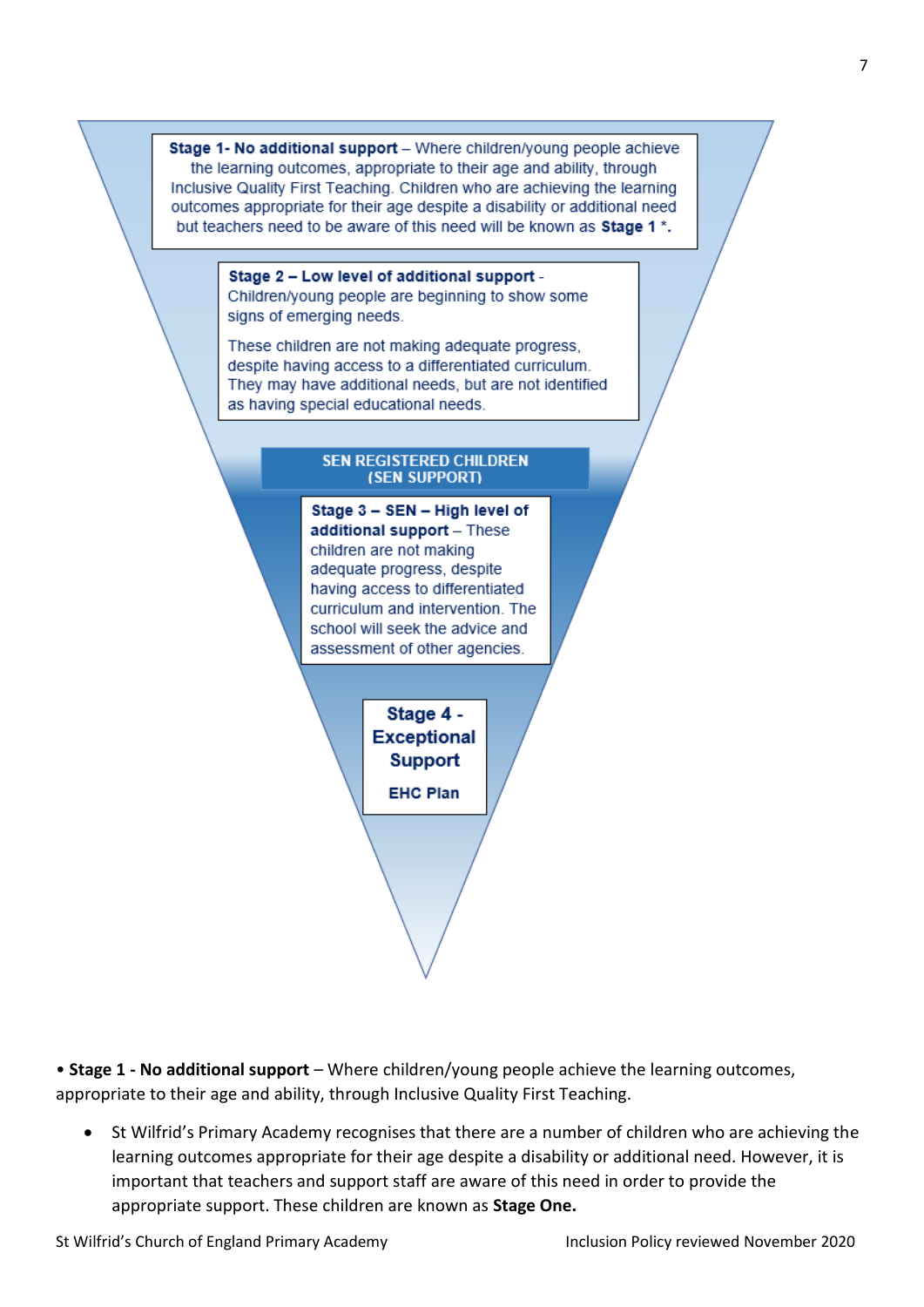#### • **Stage 2 - Low level of additional support** - Children are beginning to show some signs of emerging needs.

These children are not making adequate progress, despite having access to a differentiated curriculum. They may have additional needs, but are not identified as having special educational needs.

These children will have access to reasonable adjustments and targeted teacher support discussed at Pupil Progress Meetings. Additional intervention may be planned and delivered such as IDL, Maths Whizz, Spelling Frame.

For those children who still do not make the required progress it may be necessary to move to the next stage.

#### • **Stage 3 - High level of additional support** –

These children have not made adequate progress, despite having access to differentiated curriculum and intervention and require further support.

The school (with parental permission) will seek the advice and assessment of other agencies. Following assessment, a decision will be made as to what support the child needs. It could include sessions of 1:1 support. An IEP, IBP or IP will be drawn up and the child will be recorded as SEN Support on the census. Recommendations from external agencies will be implemented and records kept to show what strategies have been used.

Some children who are considered to be at stage 3 may be making the required progress, however they need a higher level of support in order to meet their SEMH needs in order for them to sustain this progress. School will work with outside agencies and parents to monitor and support their changing needs and development. These children may have a diagnosis such as ADHD, high functioning autism or sensory processing needs. They may also have medical needs that impact on learning.

Children who are on Stage 3 may have an Individual Education Plan (IEP). This will be produced in collaboration with the child, the parent, the teacher and any other adults involved in the support of the child in school. An IEP will include:

- Two, three or four short term targets or goals set for the child;
- The way the child will recognise their success;
- The teaching strategies to be used;
- When the plan is to be reviewed;
- Outcomes (these will be recorded when the plan is reviewed or as they are achieved)
- Evidence that the parents have read and understood the plan.

If a child needs further support, they may be children/young people for whom there is the possibility of an EHC plan Referral.

• **Stage 4 - Exceptional Support** - Children/young people who have complex and long-term needs and who have an Education, Health and Care (EHC) Plan or who will be referred for an EHC assessment in the near future.

#### **Provision**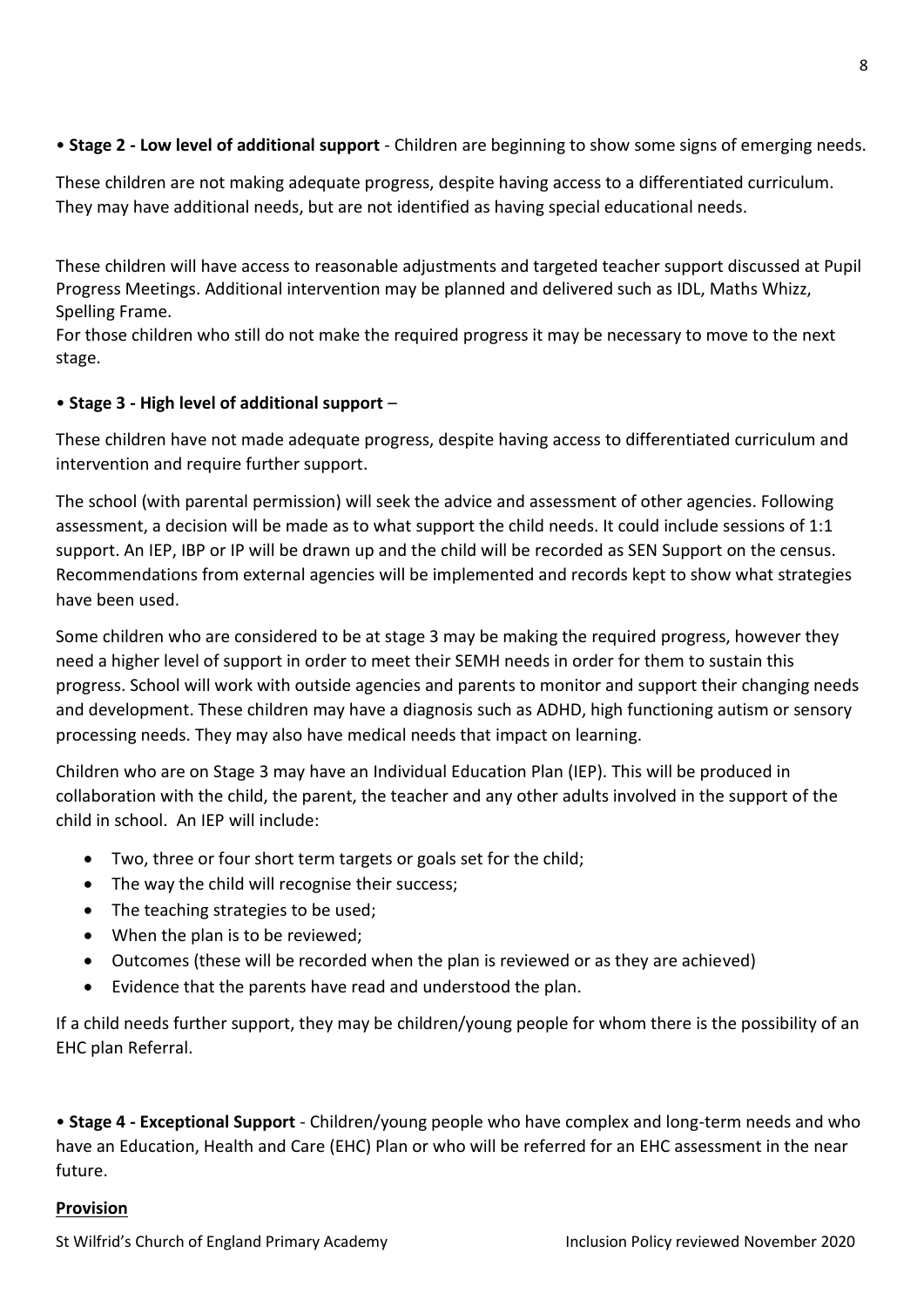Records of details of additional or different provision made under SEND support are kept within school and reviewed regularly. Individual Education Plans (IEPs) set out the objective that will be addressed and expected outcome from the support identified on the provision maps and these are evaluated termly to decide on next steps. This provides us with accurate information to evidence the SEND support that has been provided over the pupil's time in the school, as well as its' impact. Details of SEND outcomes, teaching strategies and the involvement of specialists are recorded as part of this overall approach. Provision maps are used within school as an efficient way of showing all the provision that the school makes which ids additional to and different from that which is offered through the school's curriculum.

#### **Education Health Care Plan (EHC)**

Send support will be adapted or replaced depending on how effective it has been in achieving the agreed outcomes. Where, despite the school having taken relevant and purposeful action to identify and meet the SEN needs of the child, the child has not made expected progress, the school will consider, in consultation with parents, requesting and Education, Health and Care assessment. Parents also have the right to request an EHC assessment.

When making an EHC assessment local authorities must consult the child and their parents and take into account their views, wishes and feelings and any information provided by them. Local authorities must also gather evidence from relevant professionals.

The whole assessment and planning process, from the point an assessment is requested until the final EHC plan is issued, must not exceed 20 weeks.

Once finalised, it is the named school and local authorities responsibility to ensure that the objectives and actions within it are addressed and reviewed regularly in consultation with the child, their parents and any other professionals involved.

As part of the Graduated Approach, we take action to remove barriers to learning and put effective special educational provision in place. This takes the form of a four part cycle, through which earlier decisions and actions are revisited, refined and revised with a growing understanding of the pupil's needs and of what supports the pupil in making good progress and securing good outcomes.

#### **1. Assess**

In identifying a child as needing SEND support the class teacher, working with the SENDCO, will carry out a clear analysis of the pupil's needs. This will draw on the teacher's assessment and experience of the pupil, their previous progress and attainment, as well as information from the school's core approach to pupil progress, attainment and behaviour. This assessment will be reviewed regularly. This will help to ensure that support and intervention are matched to need, barriers to learning are identified and overcome and that a clear picture of the interventions put in place and their impact is measured.

#### **2. Plan**

Where it is decided to provide a pupil with SEND support, the parents will be formally notified. The teacher and the SENDCO will agree, in consultation with the parents and pupil (if appropriate) what adjustments, interventions and support to put in place, as well as the expected impact on progress, development or behaviour, along with a clear date for review. All teachers and support staff who work with the pupil will be made aware of their needs, the outcomes sought, the support provided and any teaching strategies or approaches that are required. This will also be recorded on the school's information system, including the provision maps, class tracking sheets and class planning. Individual Education Plans (IEPs) may be used to record agreed objectives for the child, along with the support that they will receive.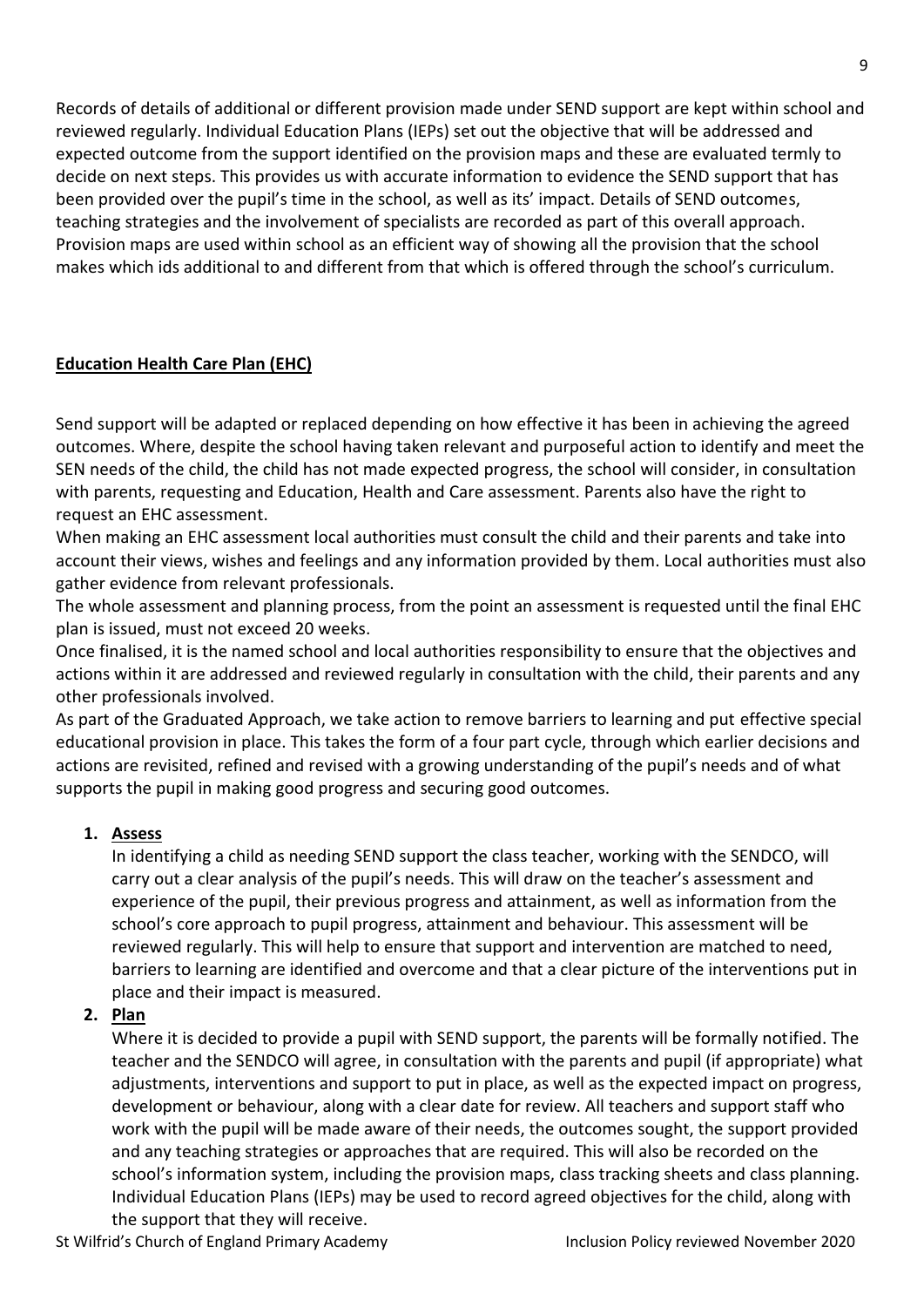#### **3. Do**

The class teacher will remain responsible for working with the child on a daily basis. Where the interventions involve group or one-to-one teaching away from the main class, they will retain responsibility for the pupil. They will work closely with any teaching assistants or specialist staff involved to plan and assess the impact of support and interventions and how they can be linked to classroom teaching. The SENDCO will support the class teacher in the further assessment of the child's strengths and weaknesses, in problem solving and advising on the effective implementation of support.

#### **4. Review**

The effectiveness of the support and interventions and their impact on the pupil's progress will be evaluated, along with the views of the pupil and their parents. This will feed back into the analysis of the pupil's needs. The class teacher, working with the SENDCO, will revise the support in light of the pupil's progress and development, deciding any changes to the support and outcomes in consultation with the pupil and their parents. Parents will be provided with clear information about the impact of the support and interventions provided, through meetings with the class teacher and SENDCO. They will then be involved in planning the next steps.

#### **Involvement of outside agencies and other professionals**

If a pupil displays a higher level of need (usually where a specific need has been identified or the child has reached the 'Lots of support' stage) specialist provision from external agencies and professionals may be called upon to carry out more specialist assessments to help to further identify the provision required.

This may include:

#### **Targeted Education Support Service (TESS**)

TESS provides targeted educational support where learning and/or behaviour are a concern and may have an effect on achievement.

#### **Educational Psychology Service (EPS)**

This service provides advice and support for children and young people to help them with progress in education, positive mental health, personal and social development.

#### **Specialist Sensory Education Team (SSET)**

SSET supports learners who have sight and hearing difficulties

#### **Ethnic Minority Achievement Service (EMAS)**

EMAS provides support for learners whose first language is not English

#### **Schools Outreach Service**

The Schools' Outreach Service is provided by special schools working in partnership with the Special Educational Needs and Disability Service (SENDS) and the Educational Psychology Service (EPS) to promote change and strengthen the inclusion of children and young people with SEND in mainstream settings.

#### **Virtual School Team**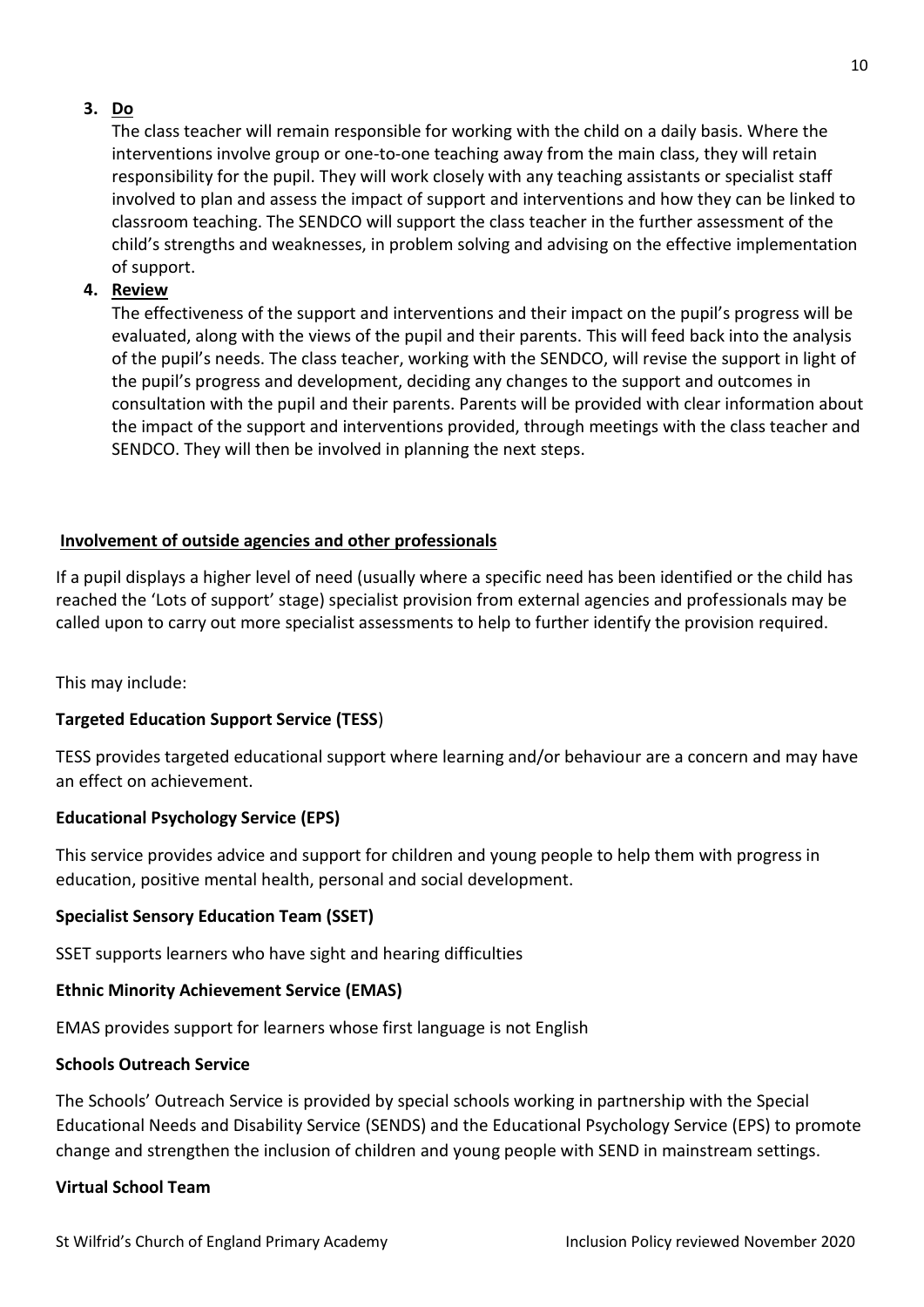A service to break down the barriers to learning for Children Looked After to enable them to meet their educational potential.

#### **Children and Young People's Occupational Therapy Service**

This service aims to provide a high quality Occupational Therapy service as part of a multidisciplinary team to meet the needs of children and young people.

#### **Children's Physiotherapy Service**

This service aims to provide a high quality physiotherapy service as part of a multidisciplinary team to meet the needs of children and young people aged 0-16 or 0-19 if attending a special school.

#### **Children and Young People's School Nursing Service**

School Nurses are public health nurses who lead and deliver the Healthy Child Programme for school-aged children and young people.

#### **Children and Young People Speech and Language Therapy Service**

The service aim is to provide a high quality speech and language therapy service to children and young people with speech, language and communication difficulties and/or eating and drinking difficulties in the Ashton, Leigh and Wigan area.

#### **SEND Information and Advice and Support Service (SENDIASS)**

The benefits of the active participation of parents and young people in decisions about special educational provision are crucial to the systems and processes as they exist in Wigan. SENDIASS, which was formerly known as Wigan Parent Partnership and Participation Service, will provide access to impartial and relevant information and support to promote effective partnership working.

#### **Child and Adolescent Mental Health Services (CAMHS)**

Their approach is to work with families rather than 'on' them. Their aim is to help families to find what best works for them. The service is for people up to the age of 18 and can help with problems such as depression, eating disorders, feeling scared or problems with family life. Parents can refer themselves or, with parental permission, school can make a referral.

#### **Startwell**

Startwell is part of the Council's wider Early Intervention and Prevention Service. The teams support children and young people and their families through providing advice, guidance and support on a wide range of issues.

After assessments, from any/some of the above additional services, parents, families and children have been involved in discussion, all stakeholders will make a decision about the next steps for the child. This could mean placement on the SEN census and an individual education plan being drawn up. Alternatively, other avenues of support could be introduced to the parent, child or family.

#### **SECTION 3: MANAGING THE NEEDS OF PUPILS ON THE SEN REGISTER**

At St Wilfrid's we ensure that pupils who are on the SEN register are receiving the appropriate provision and we assess and review this through: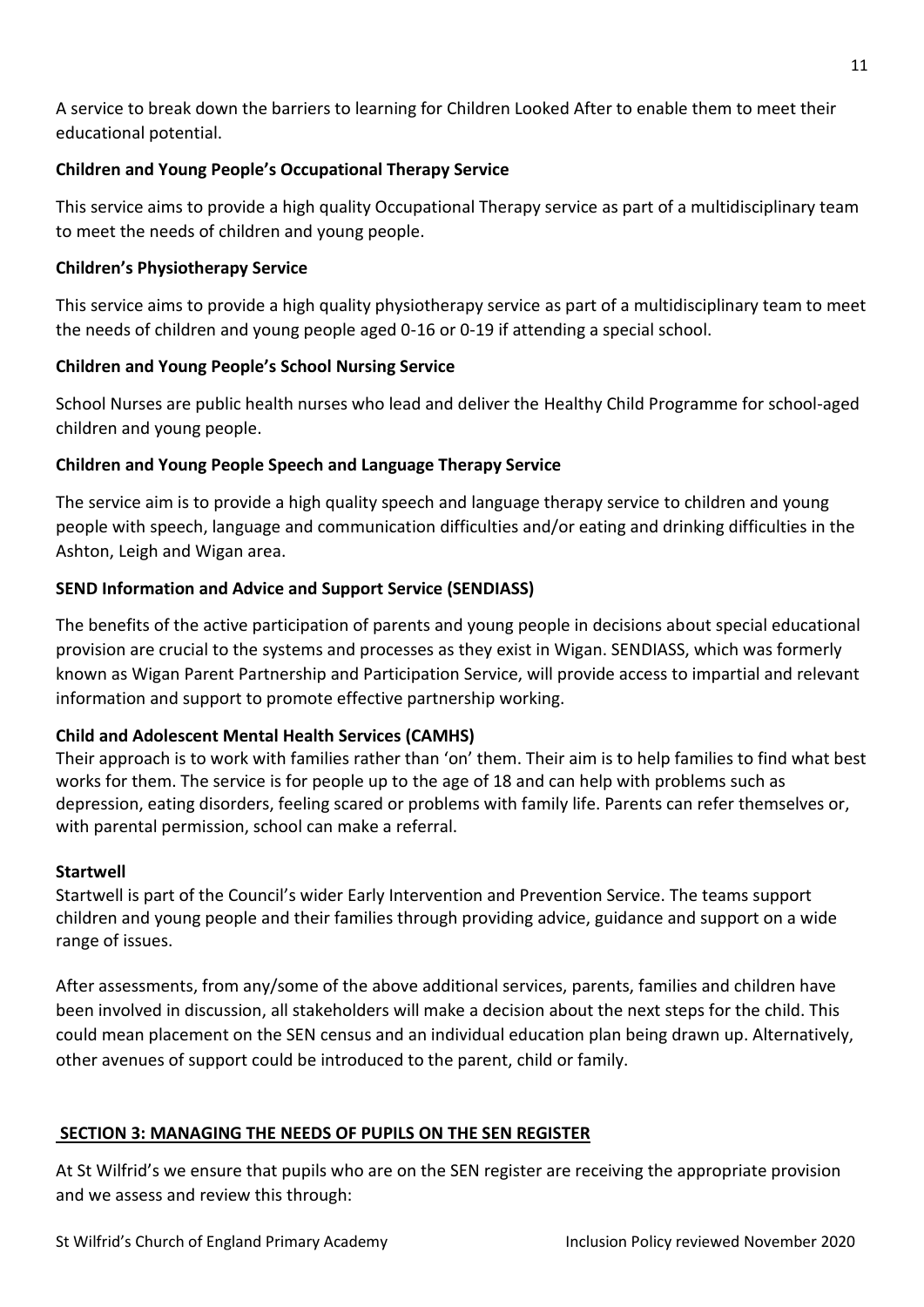- Tracking the progress of pupils through the whole school tracking system
- Termly progress meetings with the Senior Management Team
- Termly evaluation of the effectiveness of interventions on the provision map, in relation to the progress of each pupil
- Ensuring that the class teacher fulfils their responsibility in collecting evidence of progress in relation to the outcomes set out in the plan or IEP and regularly maintaining and updating IEPs and plans relating to interventions
- When reviewing progress, if a child is not making expected progress or if the school is unable to meet the child's needs through the provision available, the SENCO requests additional support from specialist services
- When specialist services or outside agencies are requested, both parents and children are involved in the process of discussing the appropriate services required to meet their needs
- Any agency referral documentation is completed by the SENCOs or Learning Mentor in coordination with the class teacher. This could include referrals to speech and language, TESS, EPS, Outreach services, counselling, OT.
- Annual reviews of EHC plans or Statements are carried out in accordance with the SEND Code of Practice 2014, with all agencies invited to be involved in the Annual Review

#### **SECTION 4: CRITERIA FOR EXITING THE SEN REGISTER**

Through the review part of the 'assess, plan, do review' process, if a child has made significant progress which puts them in line with their peers, and ensuring all stakeholders agree, the pupil will be removed from the SEN census but will still be regularly monitored to ensure progress is maintained.

#### **SECTION 5: SUPPORTING CHILDREN AND FAMILIES**

St Wilfrid's Primary Academy will support pupils and their families by:

- Ensuring that parents and pupils have easy access to the LA local offer through the schools own webpage.
- Providing a SEN Information Report on the schools webpage.
- Ensuring that families are provided with links with other agencies to support both the family and the pupil where appropriate.
- A newsletter for parents of children with disabilities (CDN: Children's Disability Newsletter) is produced by the Local Authority three times a year and available to parents.
- Parents are sign posted to services that will meet the needs of their own child.
- The Local Authority parent partnership representative, is available for parents to discuss worries and concerns on 01942 48613.
- Ensuring that families are able to access information about admission arrangements
- Ensuring that families are informed about access arrangements for tests when necessary.
- Planning effective transition between phases and key stages. This includes:-
	- A transition session for children moving between Year groups
	- Transition week for children moving from KS1 to KS2
	- Transition days for children preparing to move to Secondary School.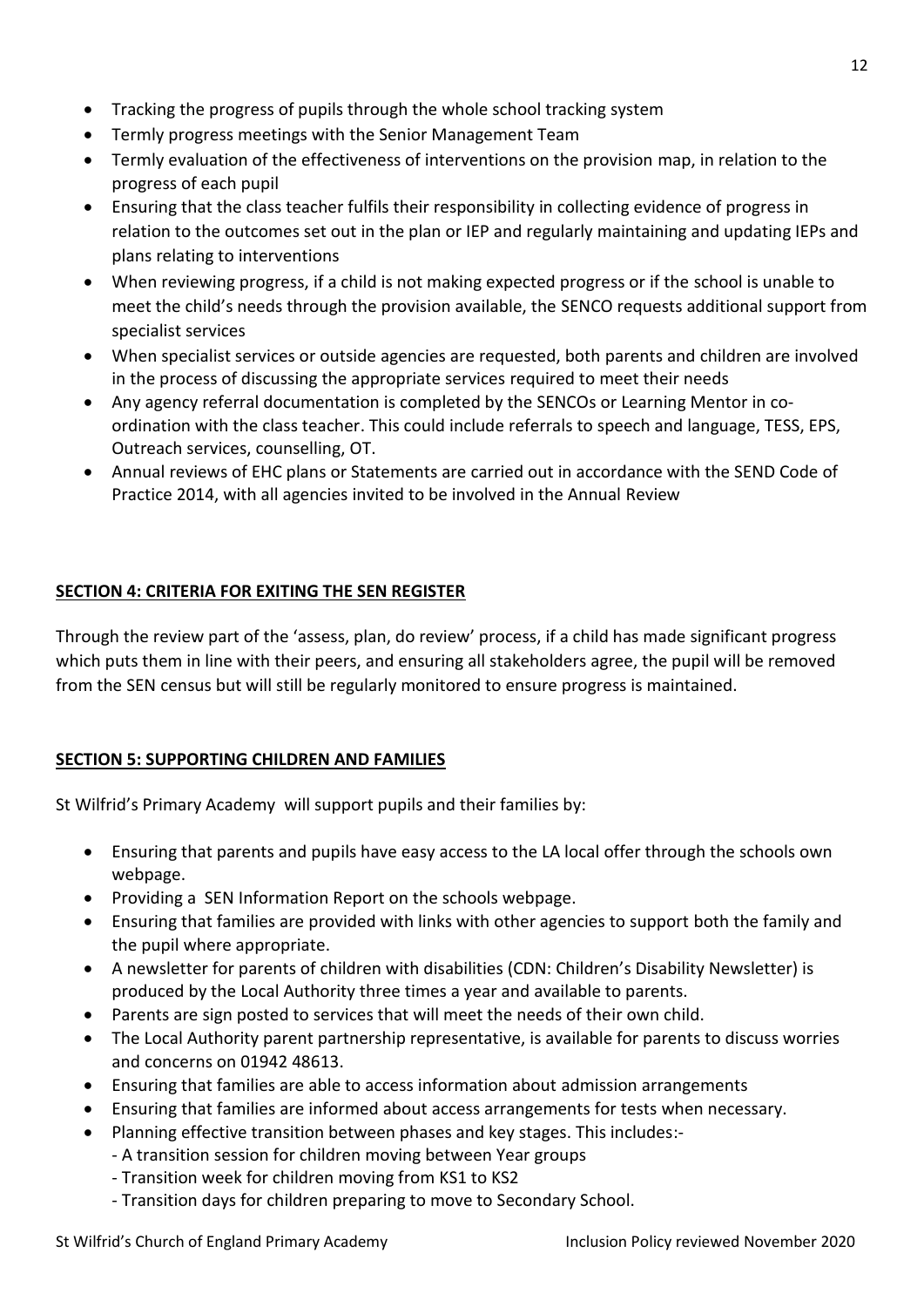- Transition meetings with high schools to discuss pupils and their needs

#### **SECTION 6: SUPPORTING PUPILS AT SCHOOL WITH MEDICAL CONDITIONS**

All children with medical conditions at St Wilfrid's are supported and have full access to all aspects of education, including school trips, physical education and any after school activities. Any children who have a disability in conjunction with a medical condition also have access to all aspects of school life and the school endeavours to comply with its duties under the Equality Act 2010.

- If a child with a medical condition at St Wilfrid's also has a special educational need (SEN) and a EHC plan or Statement of Special Educational Needs, we will work with health and social care to bring the plan together alongside their special educational provision and ensure that the SEND Code of Practice (2014) is followed.
- St Wilfrid's has a medication policy with forms in the office to be completed in every case.
- Care plans are created where necessary, involving health professionals if appropriate, and staff are informed. A list of children with medical conditions, such as asthma, hay fever, allergies and other conditions, is provided for staff and regularly updated.
- Procedures are in place for medical emergencies.
- All staff have briefings about children's needs. Good ratios of staff with first aid training are maintained.
- Staff are trained by outside agencies when required to support specific medical needs and conditions. For example, epi – pen, epilepsy, diabetes and visual support training
- The school has a policy for managing the medical conditions of pupils and intimate care needs.

#### **SECTION 7: MONITORING AND EVALUATION OF SEND**

The monitoring and evaluation of the effectiveness of our provision is carried out in the following ways:

- Classroom observation by senior leaders;
- Learning walks by the SENCOs and Senior Leadership Team
- The assessment of progress made by intervention groups;
- Regular scrutiny of books by the senior leadership team and subject leaders
- Pupil discussions with class teachers when setting new IEP targets or reviewing existing targets;
- Tracking pupil progress using assessment data.
- Parent and pupil views through annual reviews of EHCPs.
- Monitoring IEP targets, evaluating the impact of IEPs on pupils' progress;
- Bi annual meetings between, TESS team, Headteacher and SENCO.
- Meetings between the SENCO and Governor responsible for SEN (Rev'd Cath Gabriel);
- SEND report to Governors and Directors.

#### **SECTION 8: TRAINING AND RESOURCES**

In order to maintain and develop the quality of teaching and provision to respond to the strengths and needs of all pupils, all staff at St Wilfrid's are encouraged to undertake training and development.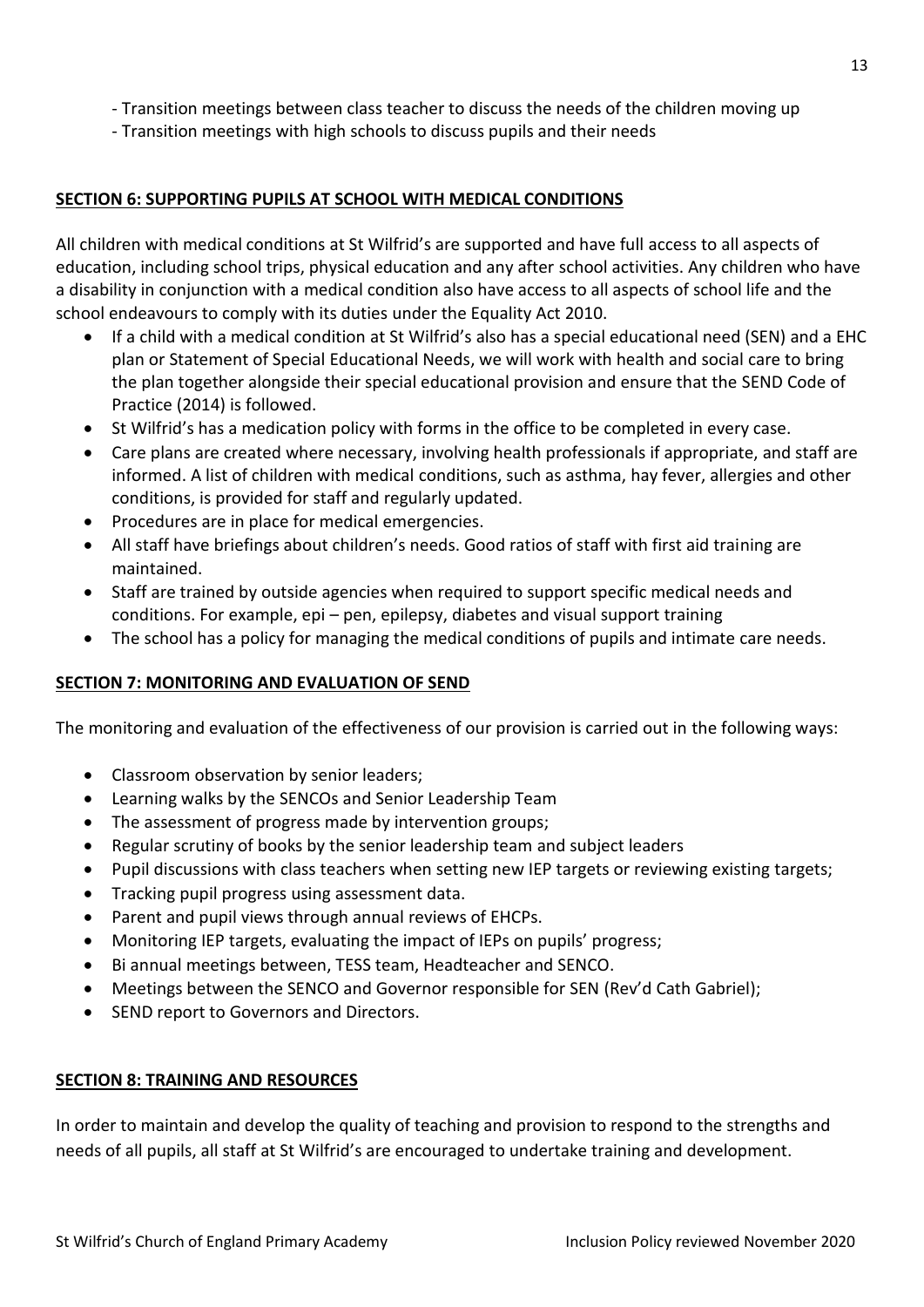- The school has a training plan for all staff to improve the teaching and learning of children including those with SEND. This includes whole school training on SEND issues such as Autism, ADHD, Mental Health and diffusion strategies. Team Teach training has been provided and updated for staff as required.
- Individual teachers and support staff attend training courses run by outside agencies that are relevant to the needs of specific children in their class e.g. from the HOPE or Willow Grove Outreach Service or the sensory support team
- The SENCO is keep fully up to date about SEN issues through attendance at Local Authority training and cluster meetings.

#### **SEND Funding**

The Executive Head is responsible for the operational management of the budget for special educational needs provision. The academy uses a range of additional funding including the notional SEN budget and, where applicable, pupil premium to provide high quality appropriate support for pupils with SEN. The SEN provision map is used to specify the cost of support for those children at SEN Support and where a top-up funding level of provision is in place. Where a pupil's needs exceed the nationally prescribed threshold (currently £6,000) additional funding is applied for from the local authority. Those children with Top-up Funding, Exceptional funding or who have undergone statutory assessment for their high needs and have an Education Health Care Plan (EHC plan), have detailed individual costed provision plans. The SEND budget is used to:

- Provide additional teaching, better teacher to pupil ratios and support staff
- Deliver targeted interventions
- The purchase of specialist resources to support accessibility and inclusion
- Sensory Resources
- Buy back specialist provision and outreach
- Educational Psychology Service time
- Release for staff to undertake statutory duties
- Training for staff
- Purchase of assessment materials to identify learning needs and to track learning of children who make smaller steps of progress (B Squared)
- Purchase of software to support learning and intervention
- Replacement of resources that support learning

#### **Requesting a personal budget**

A Personal Budget is an allocation of money identified to provide support for an eligible person to meet their identified needs, which must support the outcomes specified in the EHC Plan. Young people and parents of children have a right to ask the local authority to prepare a personal budget once the authority has completed the assessment and confirmed that it will prepare an EHC plan. Personal budgets should reflect the holistic nature of an EHC plan and cover the special education, health and care services specified in the plan as appropriate.

The EHC Plan will clearly state which outcomes can be met by a Personal Budget (if a Personal Budget is agreed). Parents views must be considered when deciding how the money will be spent. The provision to be delivered through a personal budget will be set out as part the provision specified in the EHC plan. The personal budget can include funding from education, health (Continuing Care) and social care (specialist provision as assessed by the Targeted Disability Service (TDS))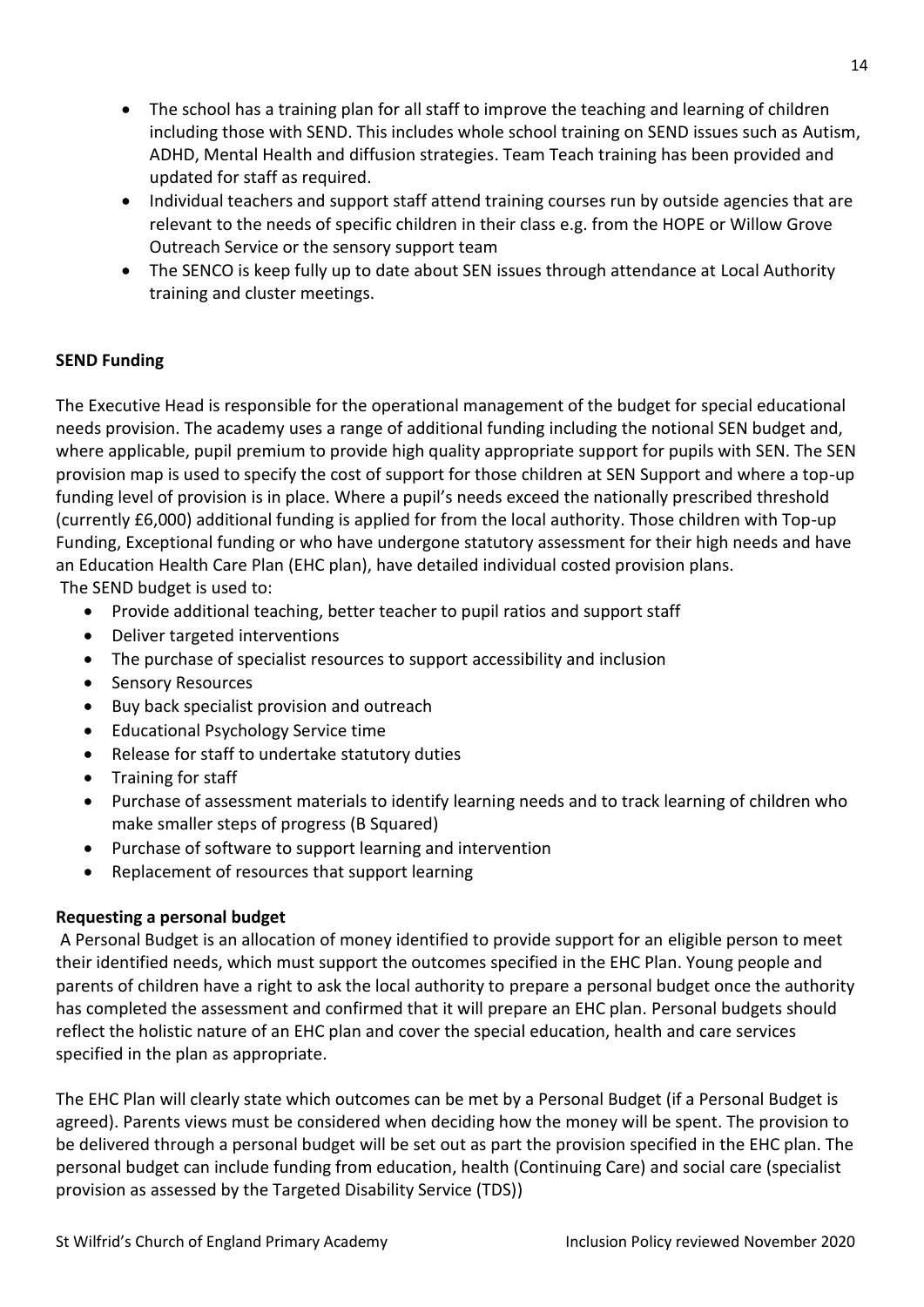#### **SECTION 9: ROLES AND RESPONSIBILITIES**

#### **SEND Governor: Rev'd Cath Gabriel**

Responsible for:

- Making sure that the necessary support is made for any child who attends the school who has SEND.
- Monitoring provision, standards and expenditure through regular reports to the Governing Body, meeting with SENDCOs, analysis of data and learning walks.

#### **Head teacher: Mr Colothan**

Responsible for:

- The day to day management of all aspects of the school, this includes the support for children with SEND.
- She will give responsibility to the SENDCO and class teachers but is still responsible for ensuring that your child's needs are met.
- She must make sure that the Governing Body is kept up to date about any issues in the school relating to SEND.

#### **SENDCO: Kate Newman**

Responsible for:

- Coordinating the support for children with special educational needs or disabilities (SEND) and developing the school's SEND Policy to make sure all children get a consistent, high quality response to meeting their needs in school.
- overseeing the day-to-day operation of the school's SEND policy
- Ensuring that parents are:
	- 1. involved in supporting their child's learning;
	- 2. kept informed about the support their child is getting;
	- 3. involved in reviewing how they are doing;
- Liaising with all the other people who may be coming into school to help support a child's learning and being a key point of contact e.g. Speech and Language Therapy, Early Years providers, other schools, Educational Psychologists, Health and Social Care Professionals, and independent or voluntary bodies
- liaising with the relevant Designated Teacher where a looked after pupil has SEND
- advising on the graduated approach to providing SEND support
- Updating the school's SEND census (a system for ensuring all the SEND needs of pupils in this school are known) and making sure that there are excellent records of a child's progress and needs.
- Providing specialist support for teachers and support staff in the school so they can help children with SEND in the school achieve the best progress possible.
- liaising with potential next providers of education to ensure a smooth transition is planned
- working with the Headteacher and school governors to ensure that the school meets its responsibilities under the Equality Act (2010) with regard to reasonable adjustments and access arrangements
- •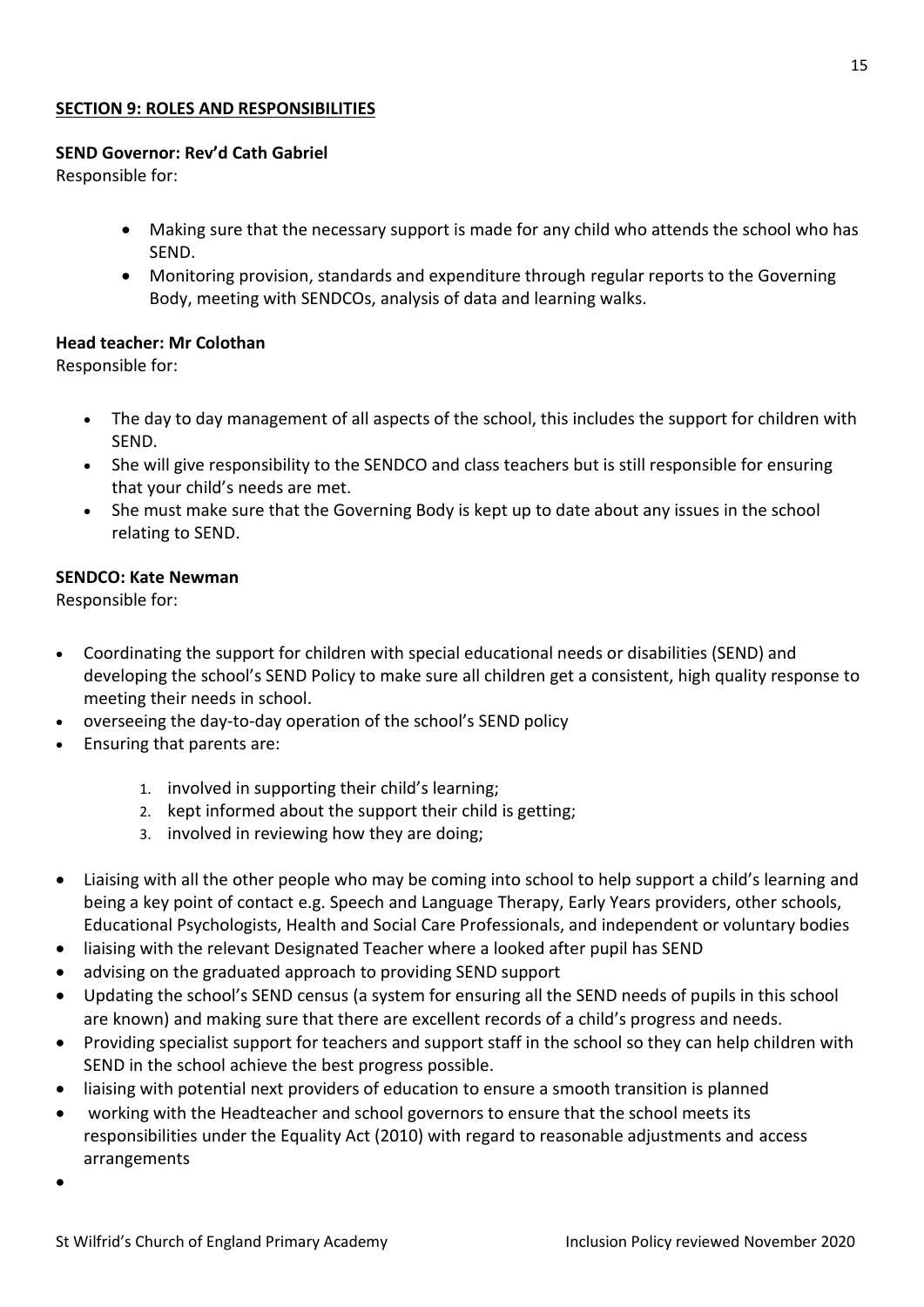#### **Learning Mentor: Julie Saggerson**

Responsible for:

- Providing support for the SENDCO and all staff with specific responsibility for:
	- behaviour
	- attendance and punctuality
	- referrals to outside agencies
	- support for children and families e.g. at health appointments and meetings
	- Children Looked After (CLA)
	- Care plans

### **Class/subject teacher**

Responsible for:

- Monitoring the progress of all children that they teach and identifying, planning and delivering any additional help a child may need (this could be things like targeted work, additional support) and letting the SENDCO know as necessary.
- Writing Individual Education Plans (IEP), and sharing and reviewing these termly with parents and children and planning ahead for the next term.
- Ensuring that all staff working with children in school are helped to deliver the planned programme, so they can achieve the best possible outcomes. This may involve the use of additional adults, outside specialist help and specially planned work or resources.
- Ensuring that the school's SEND Policy is followed in their classroom and for all the pupils they teach with SEND.

#### **SEN Teaching assistants**

Keeping records up to date

- Keeping the teacher informed so that this can be fed into planning and target setting
- Contributing to pupil progress meetings and annual review meetings
- Following the targets set on IEPs and informing the teacher of any changes that need to be made to the IEP

#### **SECTION 10: STORING AND MANAGING INFORMATION**

Documents are stored and managed in line with the school's information management guidelines:

- All SEND documents are stored in a locked filing cabinet
- All electronic documents are password protected
- All documents no longer required are shredded
- All documents are passed on to high schools on transition
- If a child transfers to another school, all documents are passed to the receiving school
- Record keeping procedures follow the school's confidentiality policy

#### **SECTION 11: ACCESSIBILITY**

Accessibility of the school environment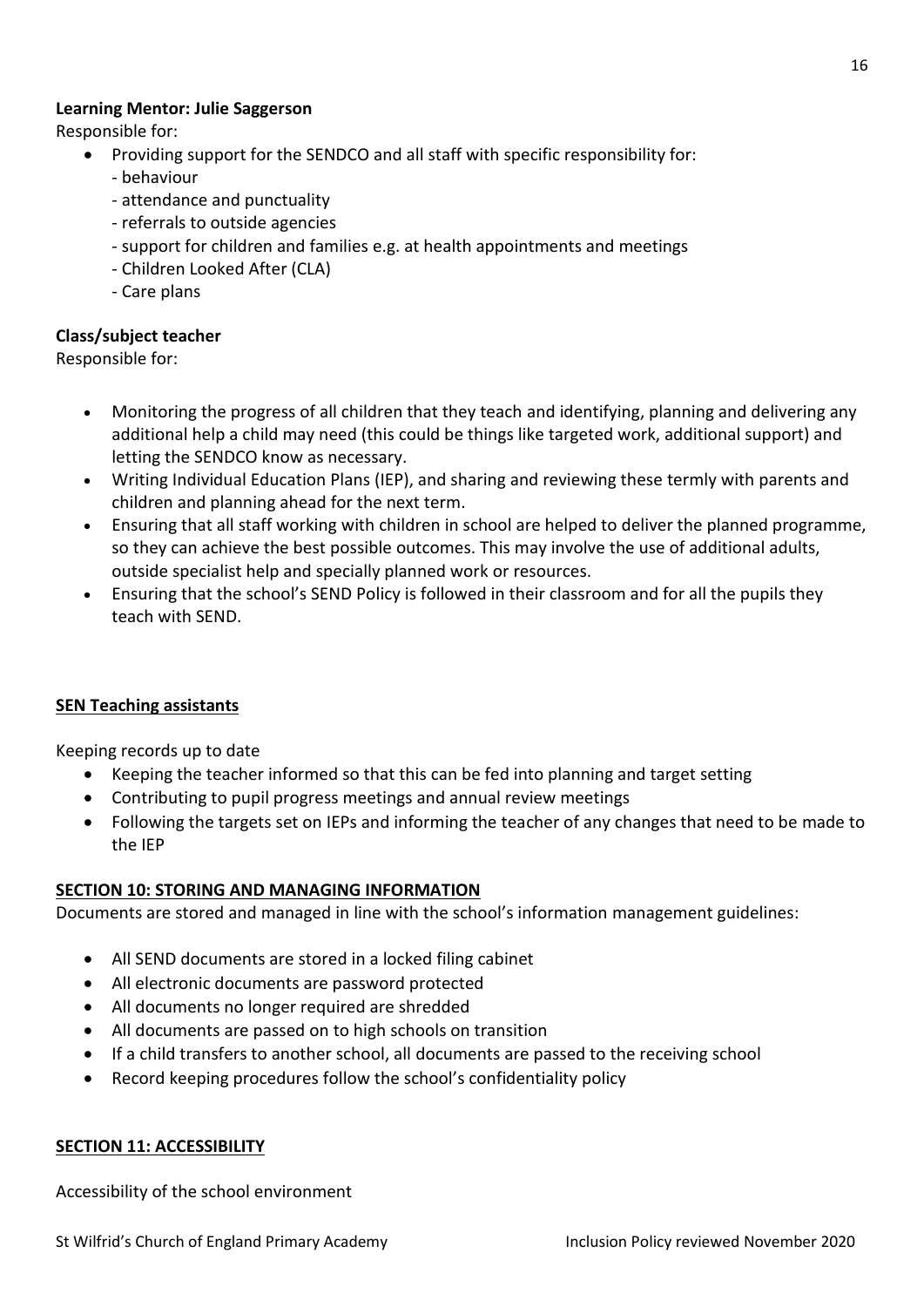- All buildings are accessible to children with physical disability via ramps. Where there are parts of the building that are not accessible, detailed plans are put in place to ensure all children have full access to the curriculum.
- We ensure that equipment used is accessible to all children regardless of their needs.
- After school provision is accessible to all children including those with SEND.
- Extra-curricular activities are accessible for children with SEND. E.g. additional support may be considered.
- Visual improvements continue to be made following assessment and consultation with the sensory support team as appropriate to meet the needs of individual children.
- Disabled showering, changing and toilet facilities are available in KS2 and the swimming pool. KS1 and the administration area share a disabled toilet facility.
- All furniture is of the correct size for the children.
- There are two accessible parking spaces one on each car park
- All areas of the school have also been risk assessed.
- A notice board is located in the entrance to the school to disseminate information
- School policies are available to view via the school website as well as hard copies on request;
- Curriculum information is available on the school website.
- Specialised equipment is purchased and provided for those children who have been identified as needing specific provision including chairs and technology
- Resources to alleviate visual stress including overlays, reading rulers.
- Pencil grips or writing slopes to alleviate pain for those children with hypermobility or dyspraxia.
- Wheelchair safety is discussed with children needing wheelchairs and electric wheelchairs. Personal Emergency Evacuation Plans are created for children who are in wheelchairs.

The school accessibility plan is available on the school website.

#### **SECTION 12: DEALING WITH COMPLAINTS**

The complaints procedure for SEND is in line with the Wigan LA complaints procedure. The complaints procedure for the school can be found on the school website. Should a parent or carer have a concern about the special provision made for their child they should in the first instance discuss this with the class teacher. If the concern continues then they should contact the SENCO (Mrs Newman) followed by the Executive Headteacher Mr Colothan. If the concern cannot be resolved then parents may contact the SEN Governor, Rev'd Cath Gabriel. Parents also have the right to contact the Local Authority and the SEN Parent Partnership worker.

#### **SECTION 13: BULLYING**

Instances of bullying are extremely rare at St Wilfrid's, however the school has clear procedures for dealing with any issues of bullying when they arise. Anti-bullying messages, as well as teaching about independence and resilience, are promoted in all areas of school life and learning. Staff and pupils also receive training in the dangers of social media. The school's anti- bullying policy is published on the website.